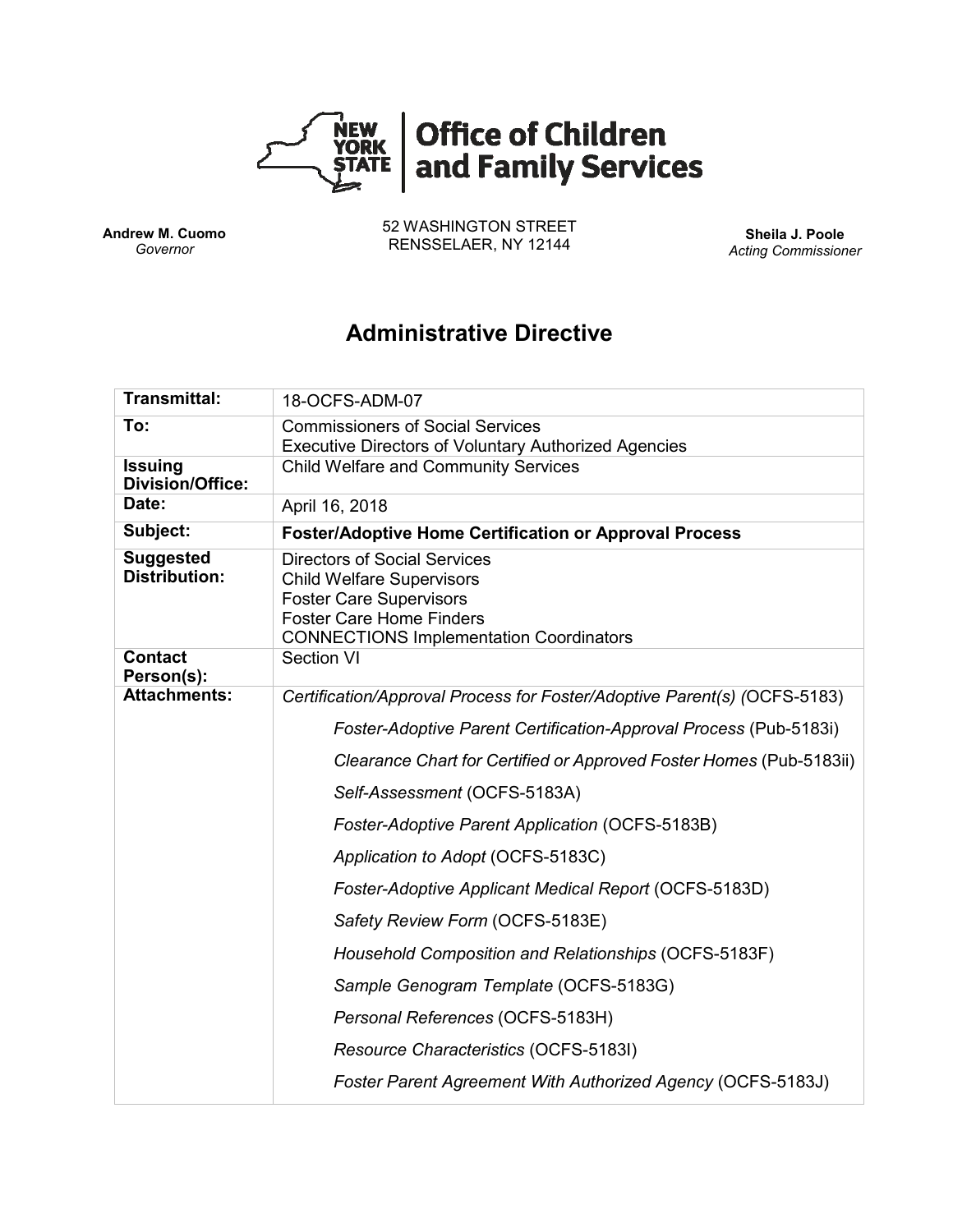| Final Assessment and Determination (OCFS-5183K) |
|-------------------------------------------------|
|                                                 |

#### **Filing References**

| <b>Previous</b><br><b>ADMs/INFs</b> | <b>Releases</b><br><b>Cancelled</b> | NYS Regs.            | Soc. Serv. Law &<br>Other Legal Ref. | <b>Manual Ref.</b>                                                                                                                                                                                                     | Misc.<br>Ref. |
|-------------------------------------|-------------------------------------|----------------------|--------------------------------------|------------------------------------------------------------------------------------------------------------------------------------------------------------------------------------------------------------------------|---------------|
| 17-OCFS-<br>ADM-05                  |                                     | 18 NYCRR Part<br>443 | Section 378-a of<br>the SSL          | <b>CONNECTIONS</b><br>Step-by-Step<br>Guide: Training for<br><b>FAD Caseworkers</b><br>The<br>Modernization of<br>the<br><b>CONNECTIONS</b><br>Foster<br>and<br>Adoptive Home<br>Development<br>(FAD) Stage Job<br>Aid |               |

#### **I. Purpose**

The purpose of this Administrative Directive (ADM) is to release and outline the new tools that must be used to support the foster/adoptive home certification and approval process. In New York State, an applicant(s) can be certified or approved as a foster parent.<sup>1</sup> An applicant(s) may also be a concurrently certified or approved foster parent and an approved adoptive parent.<sup>2</sup> For purposes of this ADM the term "foster home" and "foster parent" refers to both options. This ADM also reminds local departments of social services (LDSSs) and voluntary authorized agencies  $(VAs)^3$  of the regulatory requirements regarding certifying and approving foster homes.

#### **II. Background**

New York State Office of Children and Family Services (OCFS) regulations outline the requirements for LDSSs and VAs that operate family foster boarding home programs, as well as the process a person(s) must follow when becoming a certified or approved foster parent. 4 In response to a request from LDSSs and VAs for a standardized statewide foster home certification and approval process, OCFS convened a workgroup of multiple stakeholders to obtain their perspectives on the process, identify potential barriers, and gather ideas for creating a thorough and standardized process. During this workgroup, several tools were developed to assist LDSSs and VAs in the certification and approval of foster homes.

<sup>&</sup>lt;sup>1</sup> 18 NYCRR 443.2.

<sup>2</sup> 18 NYCRR 443.9.

<sup>&</sup>lt;sup>3</sup> Throughout this ADM, the terms LDSS and/or VA refer to the agency that is certifying or approving the foster home.

<sup>4</sup> 18 NYCRR Part 443.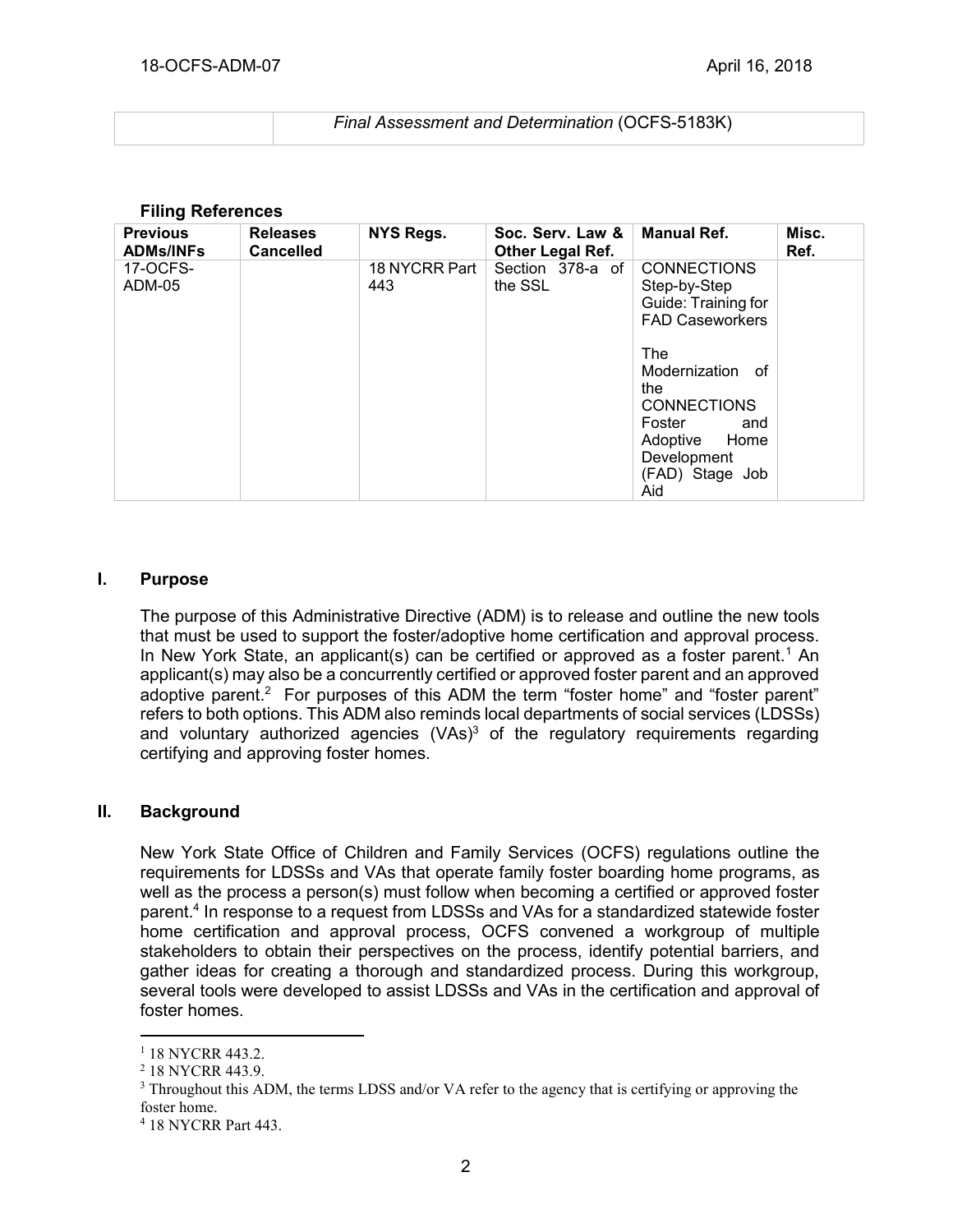#### **III. Program Implications**

The tools created to support foster home certification and approval have been incorporated into the existing foster home certification and approval process, and will be required within specific time frames. This section will provide general information about each step in the foster home certification and approval process, and will also discuss the purpose of each tool. Section IV of this release will provide specific dates, times, and documentation requirements for each step in the foster home certification and approval process.

**All LDSSs and VAs must follow the process and utilize the tools released with this ADM for all applicant(s) who express interest in becoming a foster parent(s) after the issuance of this ADM. All applicant(s) whose homes are in inquiry status prior to the issuance of this ADM may continue in the LDSSs or VAs existing certification or approval process, and must be completed by the end of July 2018. At this time, the process for completing re-certifications and re-approvals (known as "reauthorization" in CONNECTIONS) has not been changed.**

#### **Response to Applicant's Inquiry<sup>5</sup>**

Upon receiving an inquiry from a person(s) who is interested in becoming a foster parent, the LDSS or VA must respond in writing to the inquiring person within 10 days of the initial contact and offer an individual appointment to the person(s) or invite them to a group orientation session on becoming a certified or approved foster parent.

#### **Initial Interview or Orientation<sup>6</sup>**

At the initial interview or orientation, the LDSS or VA must provide the person(s) interested in becoming a foster parent(s) with information about the certification or approval<sup>7</sup> process. This includes providing an overview of the process of children coming into foster care, the role of the LDSS or VA in the process, the categories of children that are served, and the requirements of the certification or approval process.

The LDSS or VA must explain to the person(s) that each applicant(s) and each person(s) 18 years of age or older who resides in the home of the applicant(s) must have the following:

- Fingerprinting for the purposes of a national (FBI) and a New York State criminal history records check $8,9$
- New York Statewide Central Register (SCR) database check
- Where applicable, a check of the child abuse and maltreatment registry of any other state where the applicant(s) or other adult(s) who reside in the applicant's home

<sup>5</sup> 18 NYCRR 443.2 (b).

<sup>6</sup> 18 NYCRR 443.2 (b).

<sup>7</sup> 18 NYCRR 443.1 (i): Only relatives within the second or third degree to the parent(s) or stepparent(s) of the foster child through blood or marriage can become approved foster parents.

<sup>8</sup> This includes a check of the NYS Division of Criminal Justice Services (DCJS) and Federal Bureau of Investigation (FBI). See 16-OCFS-ADM-20.

<sup>9</sup> See Pub-5183 *Clearance Chart for Certified or Approved Foster Homes.*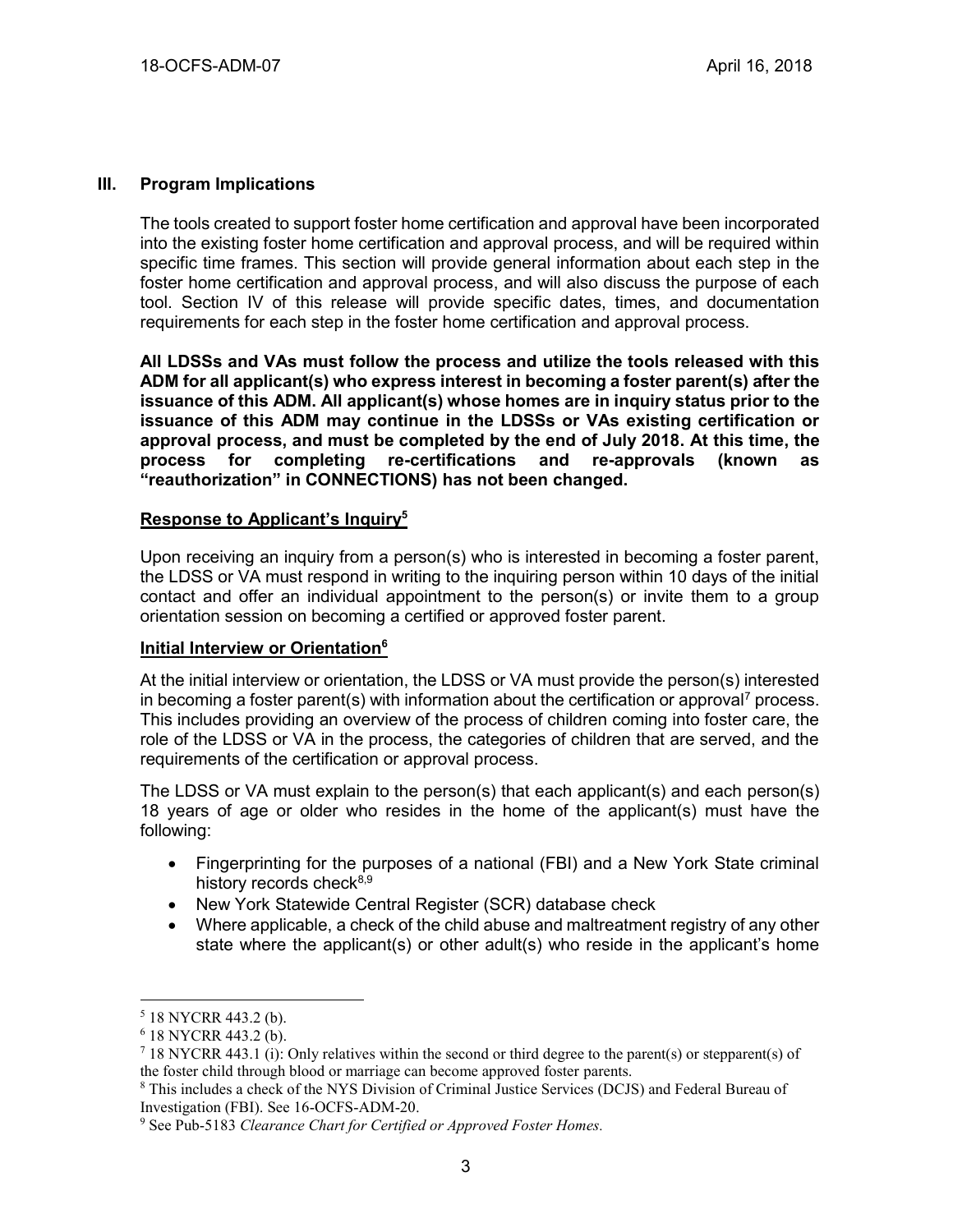have resided within the last five years prior to the application for certification or approval.

Staff Exclusion List (SEL) Check

## *Self-Assessment* **(OCFS-5183A)**

The *Self-Assessment* form (OCFS-5183A) includes a series of questions designed to have applicants and their families, if applicable, consider why they want to become foster parents, stimulate conversation about the various aspects of the process, and provide an opportunity for the family to assess the potential impact that becoming foster parents would have on their lives. The applicants and any children in the home (dependent on the child's age and developmental appropriateness) should complete the *Self-Assessment* form together as a family. *Note: It is unlikely that every person in the family will answer each question the same way, so multiple answers can be listed for each question. If the question is not applicable to the applicant(s) and their family, "N/A" may be written in the space provided.*

After the applicant(s) complete the *Self-Assessment* form, the home finder and the family should discuss and identify together which level of readiness the family is at, and what needs to be done to help support the family.

There are three levels of family readiness:

1. Early Stages

The family has some understanding about what fostering and/or adopting is, but needs more information and discussion about the impact on their family.

- 2. Minimal Supports Needed The family needs some support and/or more information from the LDSS or VA on what the experience of fostering and/or adopting a child will be like, and the impact on their family. The family is willing and able to learn.
- 3. Acceptable

The family is prepared and knowledgeable about the experience of fostering and/or adopting a child, and the impact on their family.

The *Self-Assessment* form should be completed at least once in the process after the applicant(s) have attended the initial interview or orientation. However, it is recommended that it be completed as needed throughout the process as the applicant's family circumstances and understanding of being a foster parent(s) evolve. Each time the *Self-Assessment* form is reviewed and the level of family readiness is assessed, the applicant(s), the home finder, and the home finder's supervisor must sign the completed form.

# **Application<sup>10</sup>**

 $\overline{a}$ 

The *Foster-Adoptive Parent Application* (OCFS-5183B) was created to provide a uniform application that is used by all LDSSs and VAs throughout New York State. OCFS-5183B replaces any existing applications used by LDSSs and VAs for certification or approval of foster homes. Each applicant is required to independently complete the OCFS-5183B.

The OCFS-5183B is used to elicit information about the applicant(s), including the following:

<sup>10</sup> 18 NYCRR 443.2(b)(11&12).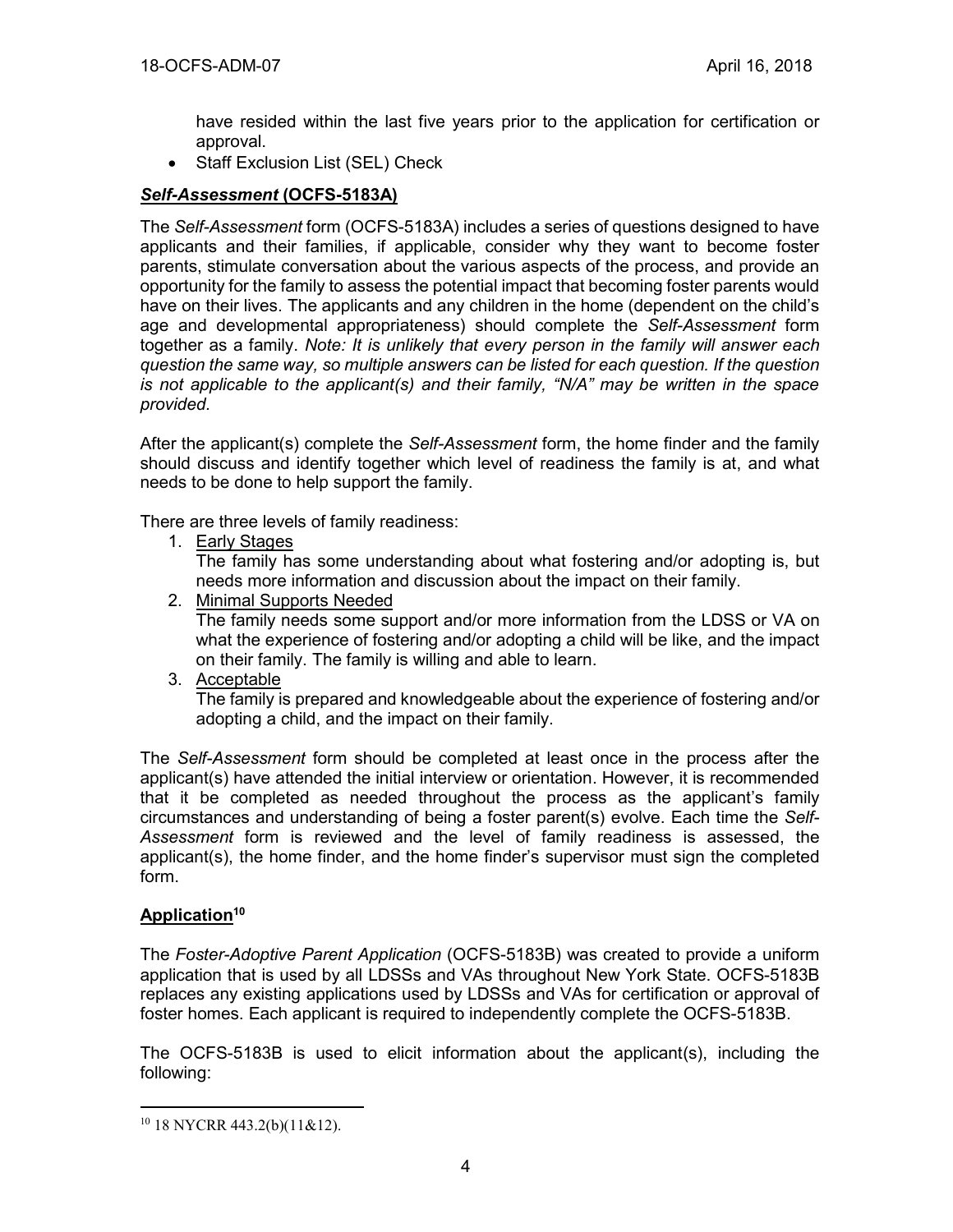- Basic demographic information
- Current and past employment information
- Household composition
- Foster/Adoptive parenting experience
- Transportation
- References
- Education history
- Financial information

The OCFS-5183B also includes a section requiring each applicant(s) to submit a sworn statement indicating whether, to the best of the applicant's knowledge, the applicant or any other person over the age of 18 currently residing in the home has ever been convicted of a crime in New York State or in any other jurisdiction.<sup>11</sup>

If the applicant is applying for foster care and adoption, the applicant must also compete the *Application to Adopt* (OCFS-5183C). The *Application to Adopt* is a list of characteristics of children that a family is willing and able to adopt.

As part of the application process, the LDSS and VA must also collect information on the applicant's heath, physical functioning, and physical facilities of the prospective foster home. This information is collected in the *Foster-Adoptive Medical Report* (OCFS-5183D) and the *Safety Review* form (OCFS-5183E).

The *Foster-Adoptive Applicant Medical Report* (OCFS-5183D) is an attestation of the applicant's medical status that is filled out by a physician, physician's assistant, nurse practitioner or other licensed and qualified health care practitioner. <sup>12</sup> One medical report must be completed for each applicant.

The *Safety Review Form* (OCFS-5183E) is a form that is completed by the LDSS or VA during an inspection of the applicant's physical residence. This form must also be completed if there is a significant structural or physical change to the home and/or the applicant moves.

Verification of the applicant's employment references is also done as part of the application. This is done by contacting the applicant's employment references listed on the applicant's application.

The LDSS or VA must accept or deny an application for home study. If the LDSS or VA denies the application, the LDSS or VA must provide the applicant with a written statement setting forth its reason(s) for the denial, including a statement indicating whether the denial was based in whole or in part on the existence of an indicated report. If the denial is based in whole or in part on the existence of an indicated CPS report that names the applicant as a subject, the notice of denial must also inform the applicant of his or her fair hearing rights as set forth in 18 NYCRR 443.2(b)(9).

 $11$  18 NYCRR 443.2(b)(13)(iv).

 $12$  18 NYCRR 443.2(c)(1)(ii).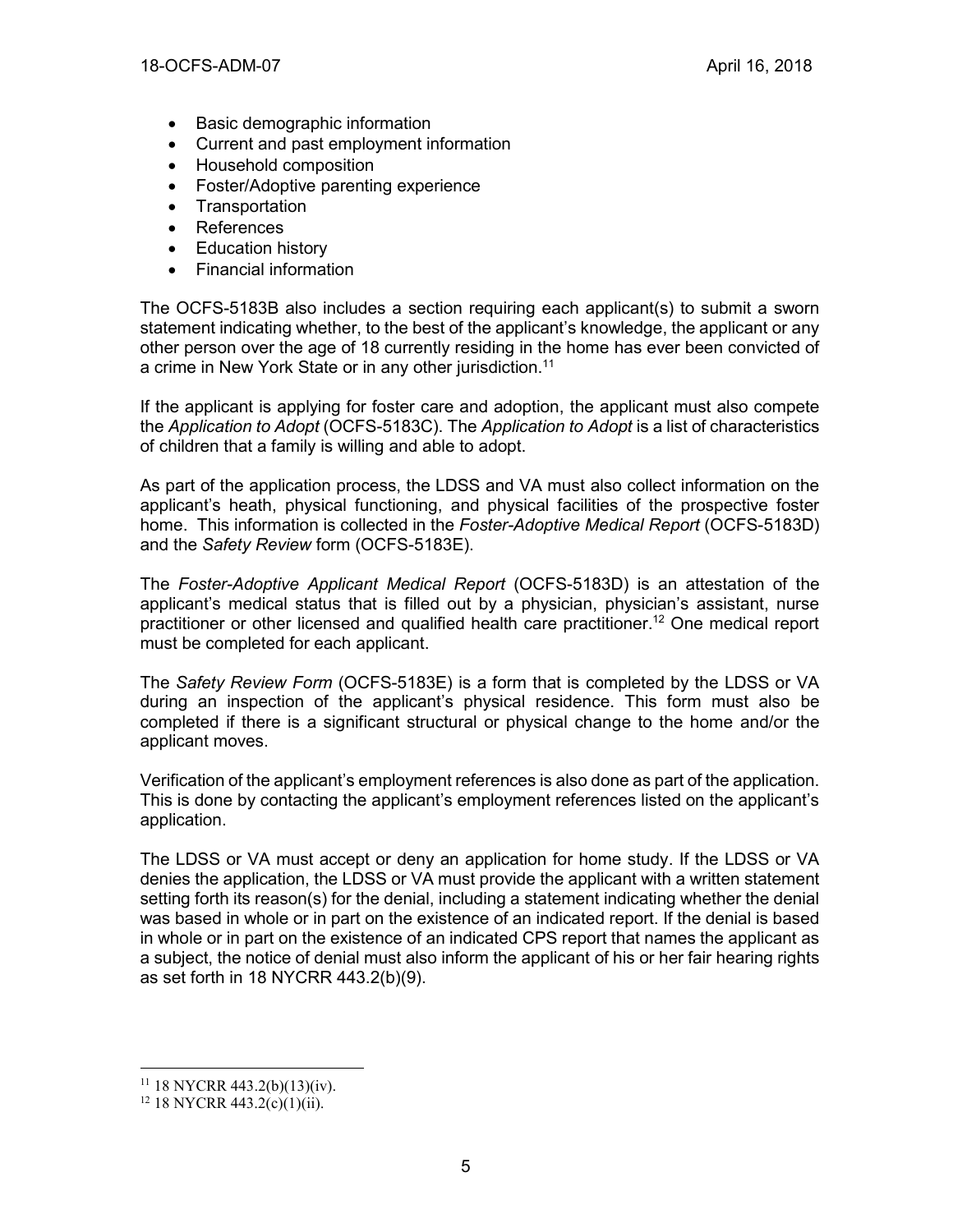#### **Home Study13,14**

LDSSs and VAs must complete a home study within four months after acceptance of an application unless delays occur as a result of circumstances beyond the control of the agency or unless the schedule for interviews with the applicant is changed by mutual consent of the applicant and the agency representative. <sup>15</sup> The home study consists of multiple components, which are detailed in this section. The home study is completed concurrently with MAPP or other OCFS-approved training program.

- The *Household Composition and Relationships* form (OCFS-5183F) is divided into five sections, and is to be completed by the home finder with the applicant(s) as addressed below:
	- o Partner Relationship: completed by home finder individually with each adult applicant
	- o Family: completed by the home finder with each household
	- $\circ$  Parenting: completed separately by the home finder with each applicant individually.
	- o Child Interview: one form completed for each household member under the age of 18, depending on the child's developmental stage. The family, home finder, and supervisor will determine whether the child will participate and whether the applicant(s) should be present. If a decision is made for a child not to participate, the reason must be explained on the form.
	- o Psychosocial Interview: to be completed by home finder with each adult applicant.
		- The purpose of the psychosocial interview is to explore the applicant's history and current psychological/social factors and their impact on the capacity, willingness, and readiness to safely care for a child in foster care, and to develop support plans where applicable.
		- The psychosocial interview is divided into three sections: "Personal History," "Coping Skills and Stress Management," and "Behavioral Health." The form provides sample questions and guidance to lead the conversations; however, the home finder needs to use their engagement and assessment skills to explore each section with the applicant(s) independently.
		- A genogram should also be completed during the psychosocial interview. A genogram is a multi-generational diagram of the applicant's family and social network. Symbols are linked with lines to depict relationships. A Sample Genogram Template (OCFS-5183G) is provided with this ADM for home finders to us as a reference, however any genogram template can be used for this process.

<sup>13</sup> 18 NYCRR 443.2(c).

<sup>&</sup>lt;sup>14</sup> Note: All hard copies of the home study and related background check materials must be kept in the applicant's file.

 $15$  18 NYCRR 443.2(c).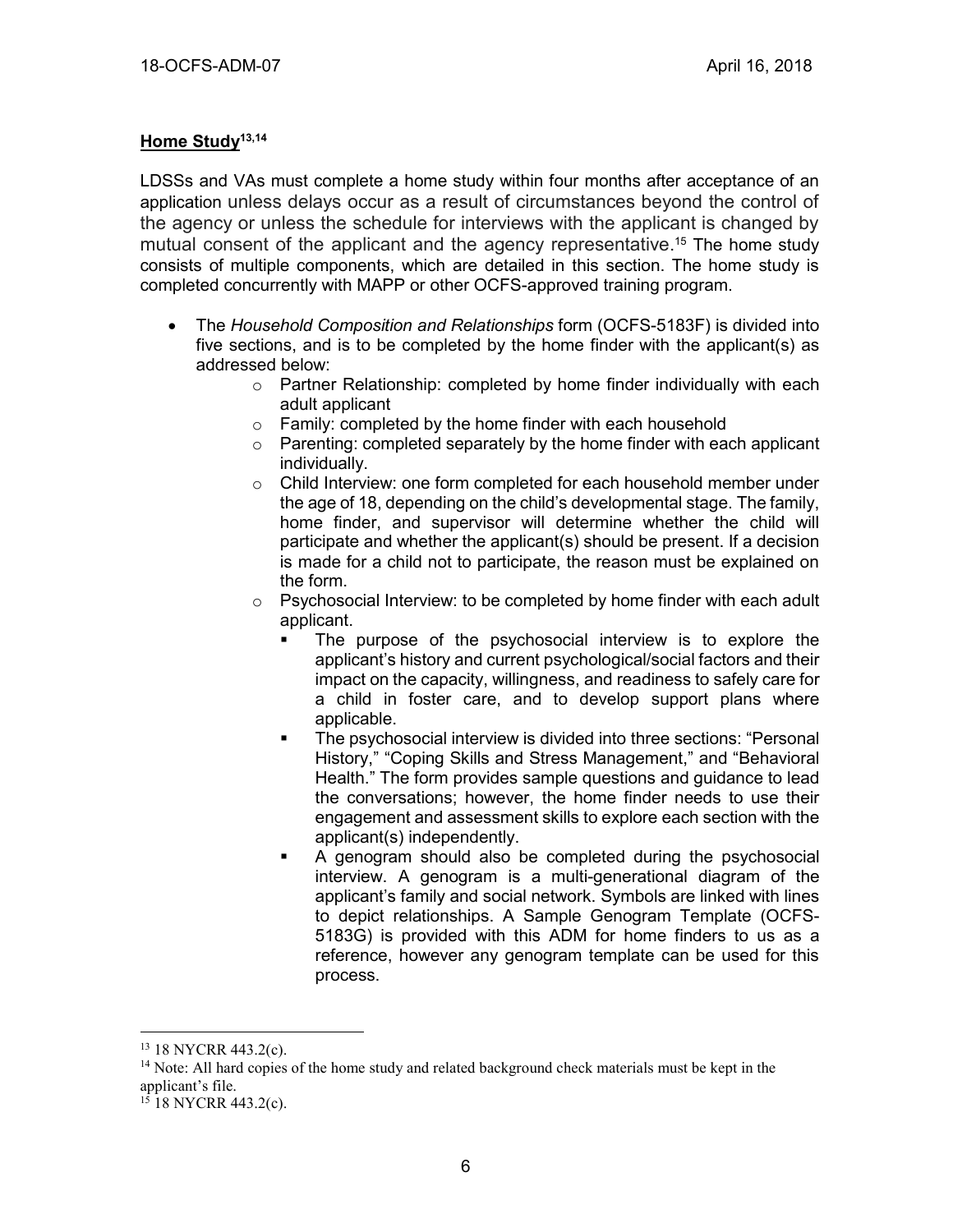- *Personal References* (OCFS-5183H) <sup>16</sup>: A form is sent to each of the applicant's three personal references to fill out. The forms must be returned directly to the home finder.
- SCR, out of state SCR (where applicable), SEL, and FBI and New York State criminal history record check results for the applicant(s) and any person(s) 18 years of age or older residing in the home of the applicant(s).<sup>17</sup>

## *Resource Characteristics* **(OCFS-5183I)**

The fully certified or approved foster parent(s) must complete the OCFS-5183H, *Resource Characteristics*. The OCFS-5183H is a list of characteristics of children who may need a foster care/adoption placement. Each family must complete one by checking "yes" or "no" by each child characteristic that their family is willing and able to accommodate.

#### *Foster Parent Agreement With Authorized Agency* **(OCFS-5183J) 18**

Once applicant(s) successfully complete all necessary requirements to become certified or approved foster parent(s), the LDSS or VA must review the components in OCFS-5183I, *Foster Parent Agreement,* with the applicant(s). Only when the applicant(s) have agreed to the components, and signed OCFS-5183I, can they be fully certified or approved.

## **Certificate or Letter of Approval<sup>19</sup>**

Upon the successful completion of the certification or approval process, the LDSS or VA prints out a certificate or letter of approval from CONNECTIONS and provides it to the applicant(s).

#### *Final Assessment and Determination (OCFS-5183K)*

At the completion of the applicant's home study, the LDSSs and VAs must complete a *Final Assessment and Determination (OCFS-5183K)*. The purpose of the *Final Assessment and Determination* is for the worker to apply their critical thinking skills to assess all the information they have received and to summarize and synthesize where the applicant has strengths and needs.

The *Final Assessment and Determination* is divided into five sections as follows:

- Section I contains a list of regulatory requirements that must be completed during the home study process for each applicant. The home finder must select "yes" if the requirement is satisfied or "no" if it is not. There is also a space for the home finder to explain the decision. The regulatory requirements listed in the Section I only list the regulatory requirements needed for the home study process and do not list every regulatory requirement that must be satisfied in order for the home to be certified or approved.
- Section II is an assessment of the home study components. The home finder takes the information gathered in the *Household Composition and Relationships* form (OCFS-5183F) and summarizes each area assessed as it impacts the applicant(s)

 $16$  18 NYCRR 443.2(c)(1)(v).

<sup>17</sup> See Pub.5183, *Clearance Chart for Certified or Approved Foster Homes*.

<sup>18</sup> 18 NYCRR 443.3(b).

<sup>19</sup> 18 NYCRR 443.3(f).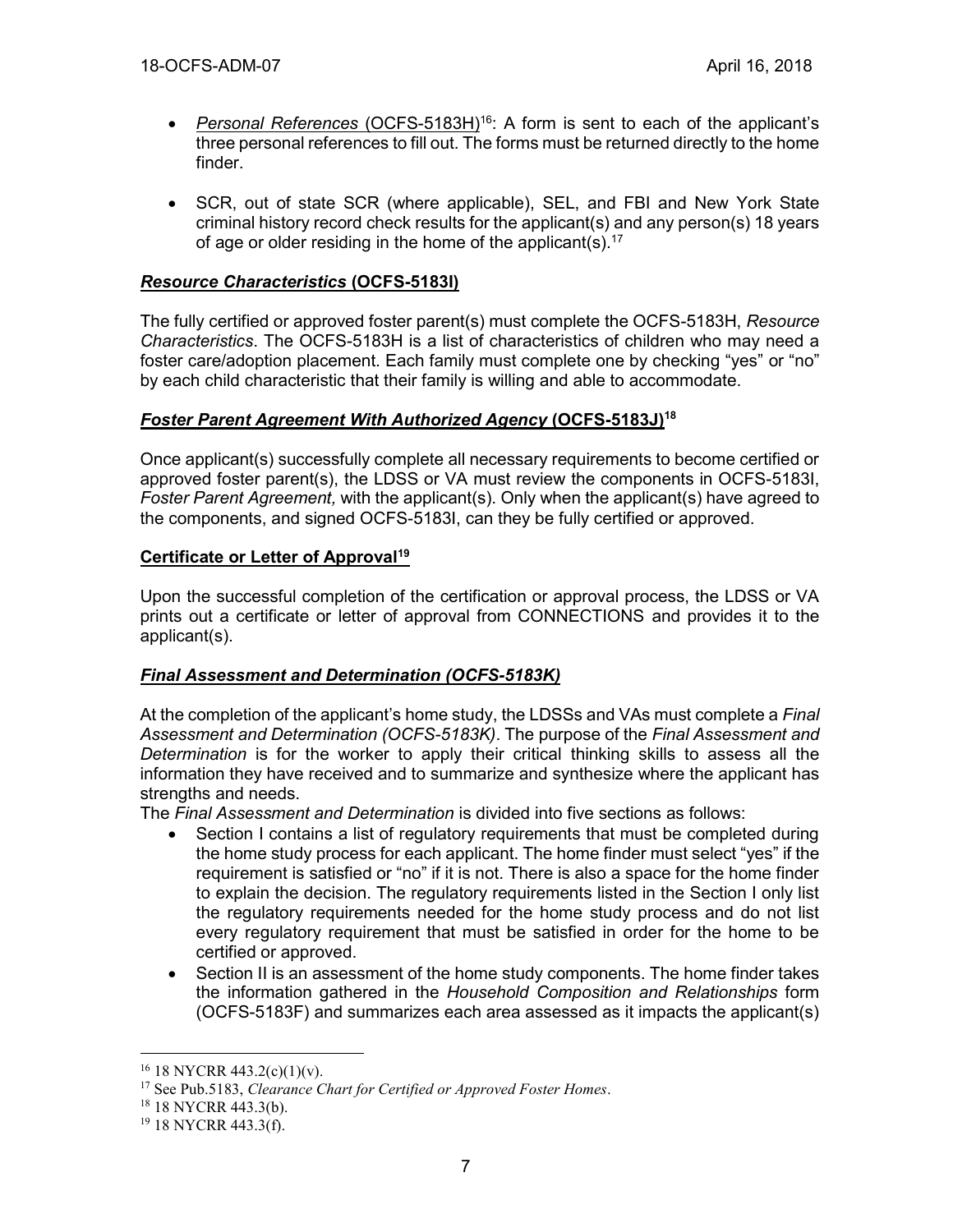ability for foster and/or adopt. The home finder must list strengths, considerations, and supports needed for each section.

- Section III is only completed if there are changes made to an existing foster parents certification or approval prior to the annual recertification or re-approval of the home. This is referred to as an "Interim Home Study" in CONNECTIONS.
- Section IV is the space where the agency records the determination on whether to approve or not approve the application. The home finder must consider all regulatory standards set forth in 18 NYCRR Part 443 necessary to approve an application when making a final decision on whether the home can be certified or approved, which also include all components of the application and home study process. This is a decision that must be made by the home finder and the home finder's supervisor.
	- o If an LDSS or VA decides to discontinue a home study or denies certification or approval upon completion of the home study, it must advise the applicant in writing of the reasons for the agency's decision and must offer an interview to discuss the decision.<sup>[1]</sup>
- After completing the *Final Assessment and Determination* (OCFS-5183K), the home finder must copy and paste the OCFS-5183K into CONNECTIONS. The home finder must print out the OCFS-5183K and provide the family the opportunity to comment, if they choose, within Section V. The applicant(s), home finder and supervisor must also sign and date the *Final Assessment and Determination*. The signed copy must be maintained in the foster parents file and a copy must be provided to the foster parent.

## **IV. Required Actions**

All LDSSs and VAs must follow the process and utilize the tools released with this ADM for all applicant(s) who express interest in becoming a foster parent(s) after the issuance of this ADM.

All applicant(s) whose homes are in inquiry status prior to the issuance of this ADM may continue in the LDSSs or VAs existing certification or approval process and must be completed by the end of July 2018.

At this time, the process for completing re-certifications and re-approvals ("reauthorizations") has not been changed.

#### **1. Response to an Applicant's Inquiry**

Upon receiving an inquiry from an individual who is interested in becoming a foster/adoptive parent, the LDSS or VA must respond in writing within 10 days of the initial contact and offer an individual appointment, or invite the applicant to a group orientation session on becoming a certified or approved foster parent.<sup>20</sup>

<sup>20</sup> 18 NYCRR 443.2(b).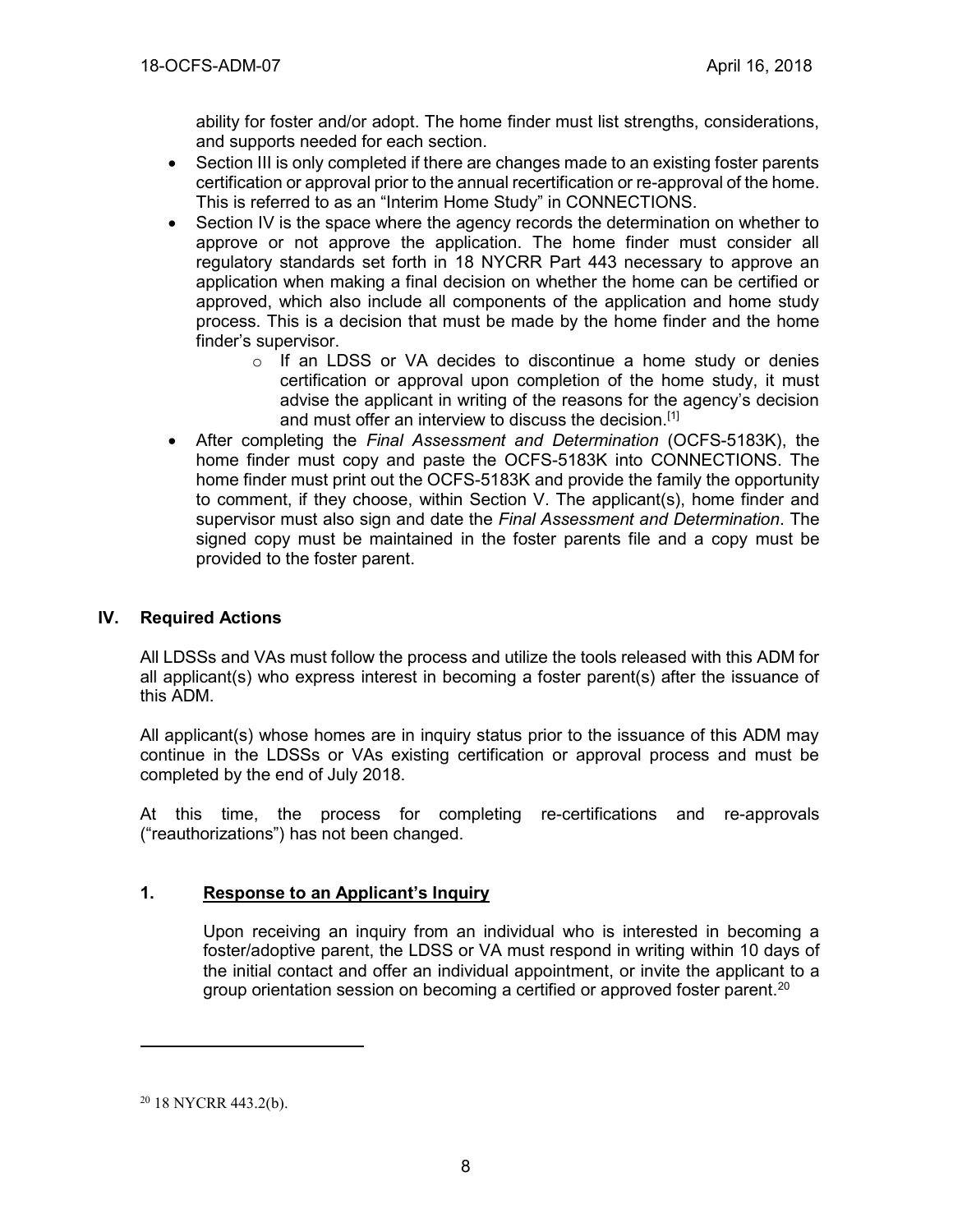After responding to an applicant's inquiry, the LDSS or VA must:

- open the "Foster and Adoption Development (FAD) home" in "Inquiry Status" in CONNECTIONS,
- review the CONNECTIONS history to determine if applicant(s) previously had foster home certification or approval,<sup>21</sup> and
- record corresponding dates in the FAD "Checklist."

## **2. Orientation or Individual Appointment**

At the orientation or individual interview, the LDSS or VA must provide the prospective foster/adoptive parent applicant with information on becoming a foster parent, including the following forms:

- *Foster-Adoptive Parent Application* (OCFS-5183B): one form per applicant
- *Foster-Adoptive Applicant Medical Report* (OCFS-5183C): one form per applicant
- *Request for NYS Fingerprinting Services* (OCFS-4930ASFA): one form per person 18 years of age or older
- *Statewide Central Register Database Check* (LDSS-3370): one form per person 18 years of age or older

After the orientation or individual interview, the LDSS or VA must:

• record corresponding dates in the FAD "Checklist."

#### **3.** *Self-Assessment* **(OCFS-5183A)**

The applicant(s) should be provided with the OCFS-5183A at the initial interview or orientation, and the family should complete the form together to determine their readiness to be a foster/adoptive family.

- The home finder should meet with the family to review the assessment and to complete the initial assessment of the family's readiness, at least once during the certification or approval process. However, it is recommended that it be reviewed as needed throughout the process, as the applicant's family circumstances and understanding of the certification or approval process evolve.
	- $\circ$  Each time the OCFS-5183A is discussed by the home finder and the applicant(s), the assessment of family readiness listed on the bottom of the form must be completed by the home finder with input from the family, and it must be signed by the applicant(s) and home finder.
	- $\circ$  The home finder must meet with his or her supervisor after discussing the OCFS-5183A with the family. The supervisor must also sign the OCFS-5183A.
	- o The OCFS-5183A hard copy must be maintained in the foster home file.

# **4. Application (OCFS-5183B)**

<sup>21</sup> 17-OCFS-ADM-05 - Use of the "Foster and Adoptive Home Development (FAD) Stage" in CONNECTIONS.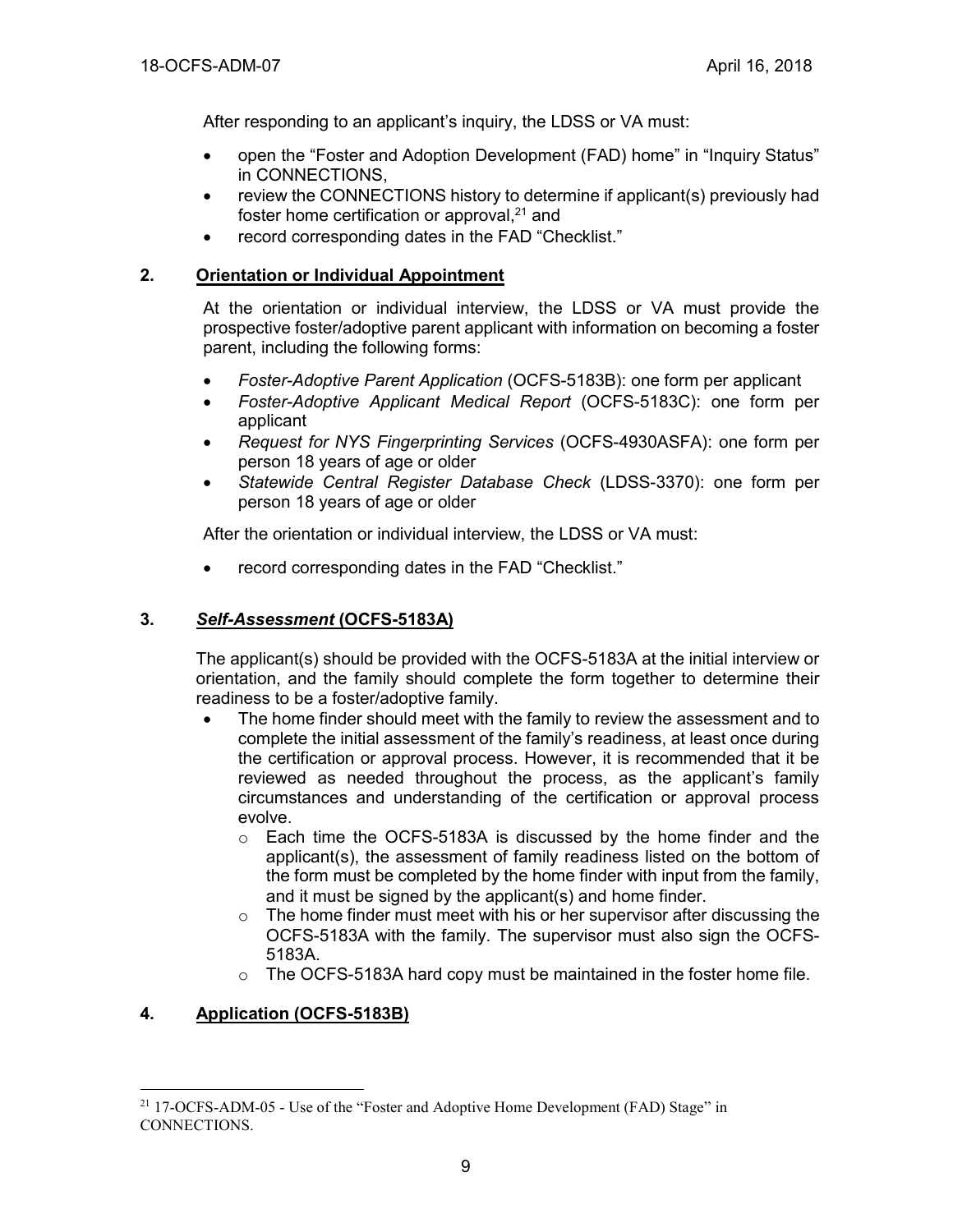- The applicant(s) must complete the *Foster/Adoptive Parent Application* (OCFS-5183B). If the applicant(s) apply for foster care and adoption, they must also compete the *Application to Adopt (*OCFS-5183C).
- *Foster-Adoptive Applicant Medical Report* (OCFS-5183D) must be completed by a physician, physician's assistant, nurse practitioner, or other licensed and qualified health care practitioner for each applicant(s).
- The applicant(s) must submit the completed OCFS-5183B, OCFS-5183C (if applicable), and OCFS-5183D to the home finder.
- *Safety Review Form (*OCFS-5183E) must be completed by the home finder during an inspection of the applicant's physical residence. This form must be completed any time there is a significant physical or structural change to the home and/or the applicant's move.
- The LDSS or VA must verify the applicant's employment references listed on the OCFS-5183B.
- Within 10 days of receiving the completed application, the LDSS or VA must accept or deny an application for home study.
- If the LDSS or VA denies the application, it must provide the applicant with a written statement setting for its reason(s) for the denial as set forth in 18 NYCRR 443.2(b)(9).
- The home finder enters the demographic information recorded on the OCFS-5183B into the FAD home in CONNECTIONS.
- The home finder enters corresponding dates into the FAD "Checklist."
- All hard copies of forms must be maintained in the applicant's file.

# **5. Home Study**

- LDSSs and VAs must complete a home study within four months after acceptance of an application unless delays occur as a result of circumstances beyond the control of the agency or unless the schedule for interviews with the applicant is changed by mutual consent of the applicant and the agency representative.<sup>22</sup>
- The applicant(s) must participate in MAPP or other OCFS-approved foster/adoption training program.
- The home finder must use all information gathered from the applicant's participation in the training program, through home visits, and all interviews to complete all five sections of the *Household Composition and Relationships* form OCFS-5183F.
	- $\circ$  A genogram should be completed with each applicant during the psychosocial portion of the OCFS-5183F. A *Sample Genogram Template* (OCFS-5183G) is included with this ADM.
- *Personal References* (OCFS-5183H) must be sent to each of the applicant's three personal references to fill out.
- SCR, out-of-state SCR (where applicable), SEL, and FBI and New York State criminal history record checks must be completed on the applicant(s) and any person(s) 18 years of age or older residing in the home of the applicant(s).
- The home finder must enter SEL, SCR, out-of-state SCR and fingerprint results into FAD.
- The home finder enters corresponding dates into the FAD "Checklist."

<sup>22</sup> 18 NYCRR 443.2(c).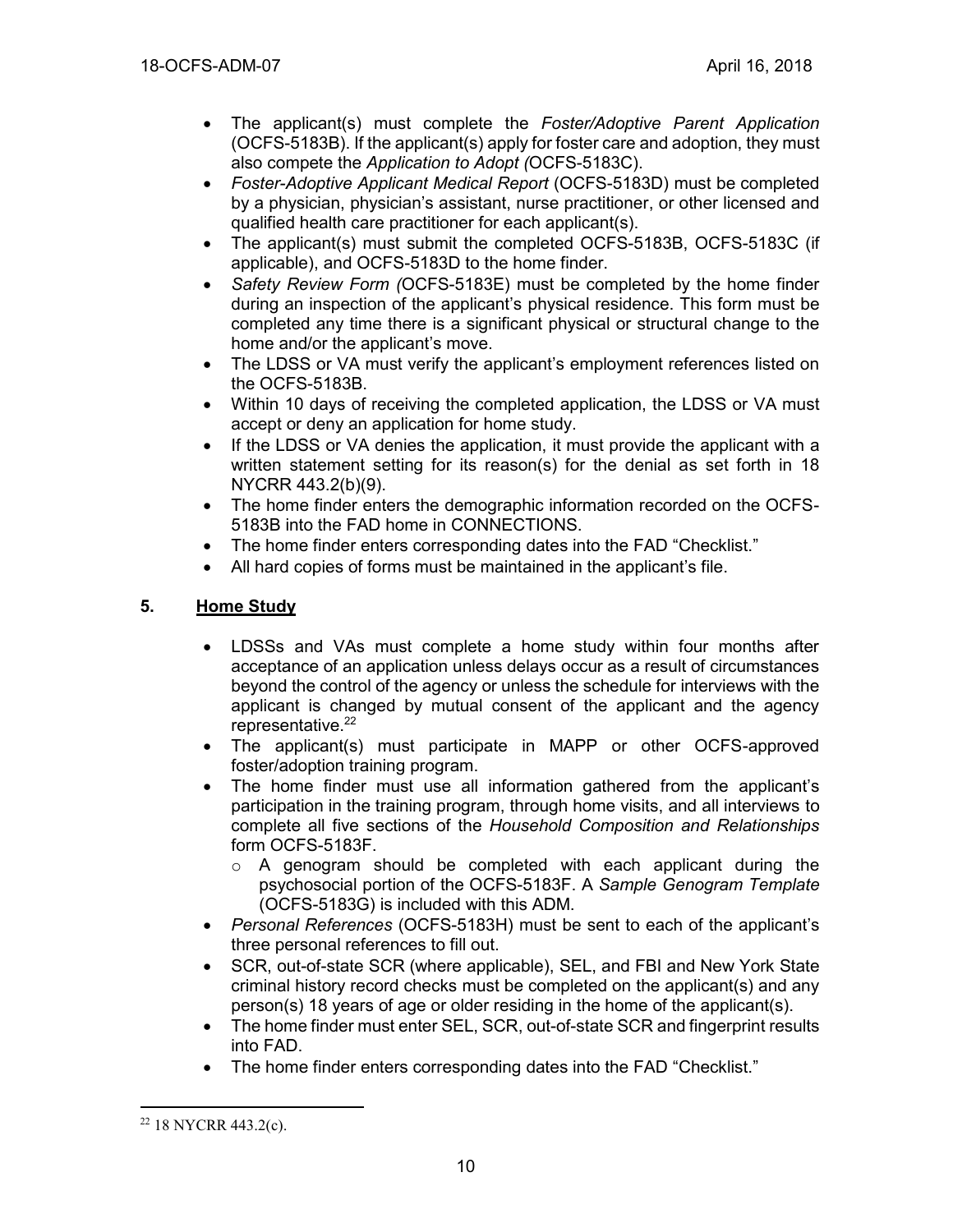*Note: All hard copies of the home study and related background check materials must be kept in the applicant's hard copy file.*

# **6.** *Resource Characteristics* **(OCFS-5183I)**

• One form must be completed by each family.

# **7.** *Foster Parent Agreement with Authorized Agency* **(OCFS-5183J)**

- The home finder must review the OCFS-5183I form with the applicant(s).
- The applicant(s) and home finder must sign the OCFS-5183I.
- A copy of the OCFS-5183I must be kept in the foster home record, and a copy given to the foster parent(s).
- The home finder must enter corresponding dates into the FAD "Checklist."

## **8. Certificate or Letter of Approval**

- The home finder generates the certificate or letter of approval from CONNECTIONS.
- The home finder provides a copy of the certificate or letter of approval to the applicant(s).

#### **9.** *Final Assessment and Determination*

- At the completion of the applicant's home study, the LDSSs and VAs must complete a *Final Assessment and Determination (OCFS-5183K)*.
	- $\circ$  Section I contains a list of regulatory requirements that must be completed during the home study process for each applicant. The home finder must select "yes" if the requirement is satisfied or "no" if it is not. There is also a space for the home finder to explain the decision. The regulatory requirements listed in the Section I only list the regulatory requirements needed for the home study process and do not list every regulatory requirement that must be satisfied in order for the home to be certified or approved. ALL regulatory requirements must be satisfied for the home to be certified or approved.
	- $\circ$  Section II is an assessment of the home study components. The home finder must take the information gathered in the *Household Composition and Relationships* form (OCFS-5183F) and summarize each area assessed as it impacts the applicant's ability to foster and/or adopt. The home finder must list strengths, considerations, and supports needed for each section.
	- $\circ$  Section III is only completed if there are changes made to an existing foster parent's certification or approval prior to the annual recertification or reapproval of the home. This is referred to as an "Interim Home Study" in CONNECTIONS.
	- $\circ$  Section IV is the space where the agency records the determination on whether to approve or not approve the application. The home finder must consider all regulatory standards set forth in 18 NYCRR Part 443 necessary to approve an application when making a final decision on whether the home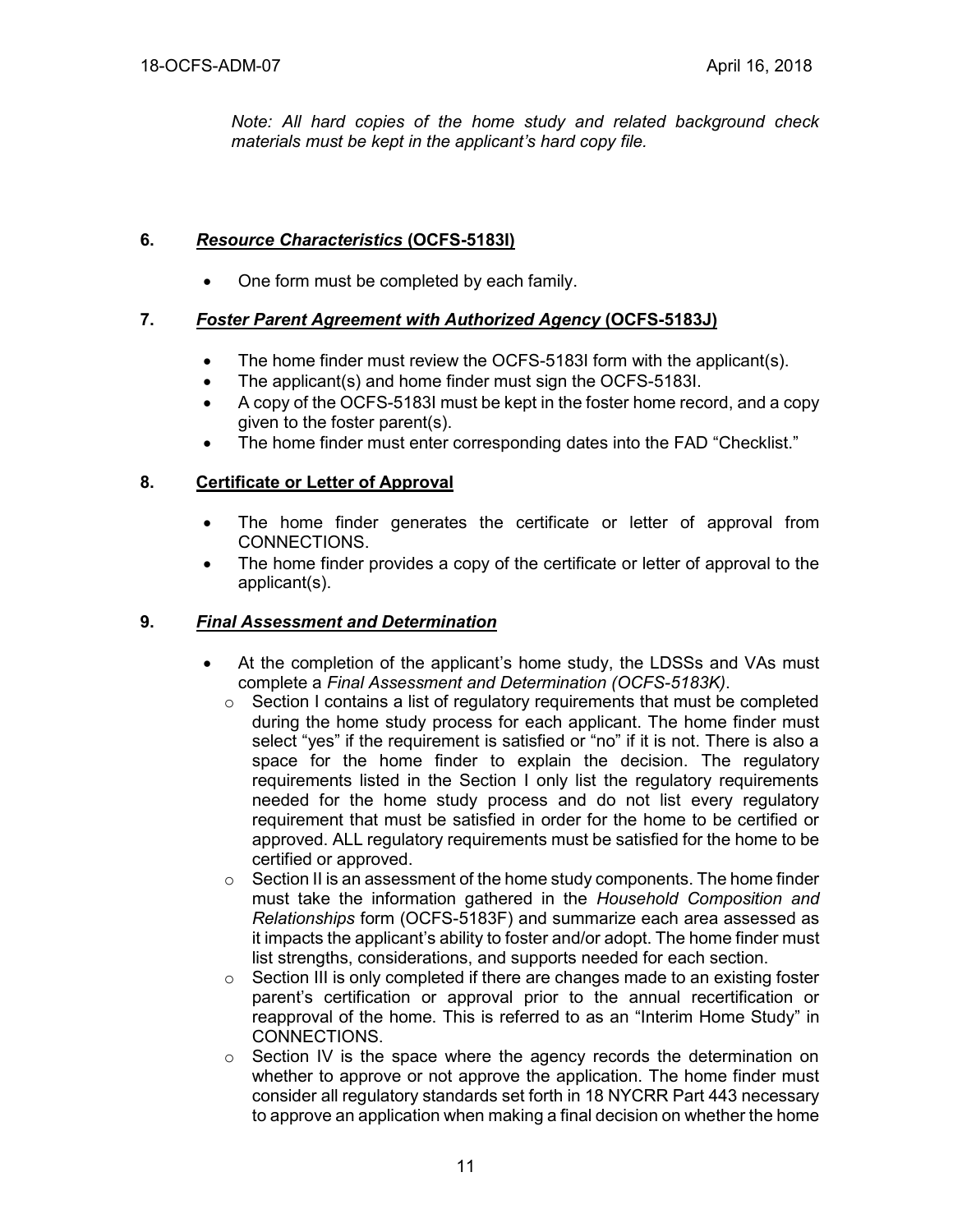can be certified or approved, which also include all components of the application and home study process. This is a decision that must be made by the home finder and the home finder's supervisor.

- If an LDSS or VA decides to discontinue a home study, or denies certification or approval upon completion of the home study, it must advise the applicant in writing of the reasons for the agency's decision, and must offer an interview to discuss the decision.<sup>23</sup>
- After completing the *Final Assessment and Determination (*OCFS-5183K), the home finder must enter the completed form into the Home Study Narrative section of the Home Study window in CONNECTIONS. **Please see Section V of this ADM for more information on how to complete this process in CONNECTIONS.**
- The home finder must print out the report and give the family the opportunity to provide comments, if they choose, within Section V.
- The applicant(s), home finder, and supervisor must sign and date the *Final Assessment and Determination*. The signed copy must be maintained in the foster parent's file and a copy must be provided to the foster parent.

## **V. Systems Implications**

Changes will be made to the FAD section of CONNECTIONS to incorporate the changes to the certification/approval process for foster/adoptive parents. Until the CONNECTIONS changes are made, the *Final Assessment and Determination* (OCFS-5183K) will be completed outside of CONNECTIONS and copied and pasted into the Home Study Narrative section, as described below.

- 1) When completing an agency transfer, initial home study, or interim home study users must enter the Home Study window in CONNECTIONS. It is important to note that the home finder cannot use the Use Prior feature.
- 2) The user must select the Reason(s) for Home Study and the Home Study Narrative choice of "other." Users can not use the MAPP/GPS "Home Study" or "Standard Home Study."
- 3) Users must then select "Narrative" under the "Options" column.
- 4) The selection of "Narrative" will open a blank word document.
- 5) The user must then paste the completed OCFS-5183K into the blank word document.
- 6) The user may then save and submit the Home Study for supervisory approval.

#### **VI. Contacts**

 $\overline{a}$ 

Any questions concerning this release should be directed to the foster boarding home application mailbox at [FBHApplication@ocfs.ny.gov](mailto:FBHApplication@ocfs.ny.gov) or to the appropriate regional office in the OCFS Division of Child Welfare and Community Services:

Buffalo Regional Office - Amanda Darling (716) 847-3145 [Amanda.Darling@ocfs.ny.gov](mailto:Amanda.Darling@ocfs.ny.gov) Rochester Regional Office - Karen Lewter (585) 238-8201